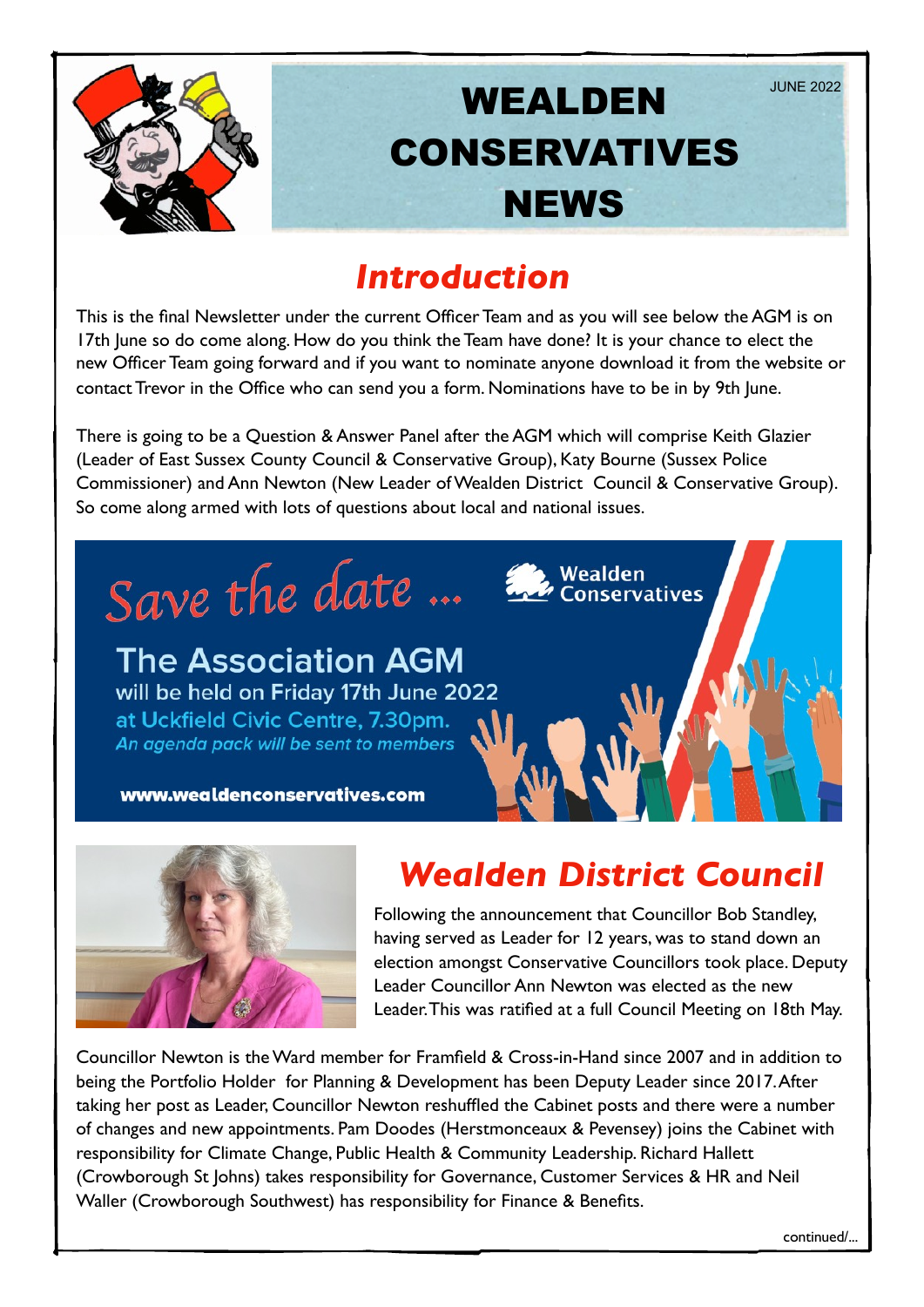# WEALDEN CONSERVATIVES NEWS

Councillor Ray Cade (Herstmonceux & Pevensey) changes from Housing & Benefits to Housing & Waste and Councillor Philip Lunn (Crowborough Southeast) becomes the Cabinet member for Commercial & Economic Development & Leisure. Councillor Lunn also becomes Deputy Leader.

As part of the reshuffle Councillor Roy Galley, previously the Portfolio holder for Climate Change , Economic Development, steps down from the Cabinet.

### *More Local News*

#### Wealden Conservative Deputy Chairman Roy Galley reports

#### **Ukraine**

The refugee welcome is a fast-moving situation and regular updates are available on the Council website. So far 1,236 Ukrainian refugees have been matched with hosts in East Sussex. In Wealden there are 546 expected with 215 having arrived.



Officers and councillors are involved in overseeing child safeguarding measures and in allocation of school places, whilst firefighters are carrying out home-safety checks.

#### **Bin Strike**



A pay offer by Biffa was rejected by the GMB Union on Thursday 26th May following a ballot. An improved offer had been made by Biffa which is understood would mean a pay increase of up to 17% this year and a minimum of 7% next year plus a £600 performance related bonus. Biffa have said the deal would deliver pay parity with refuse workers in Hastings and Rother which are part of the same joint Council waste contract. The GMB Union said Biffa's offer includes a rehash of old money and is about  $£1.50 - £2$  short of what they were asking for and said 98% of its members rejected the latest offer.

The dispute is between Biffa and its workforce, and not with the council but there may come a point where the council may have to engage other contractors if the matter is not resolved quickly. Wealden Council are updating their website daily with information about which services are operating. The advice remains to put your general bin out on the day you are due a collection and to leave it out for 3 working days if not collected initially. Recycling and garden waste are not being collected.

### **Another Date For Your Diary**

**18th November** - **Premier Dinner Returns - The Right Honourable Elizabeth Truss MP**  The current Foreign Secretary and former Lord Chancellor under Teresa May has agreed to attend. Provisionally to be held at the East Sussex National Hotel.